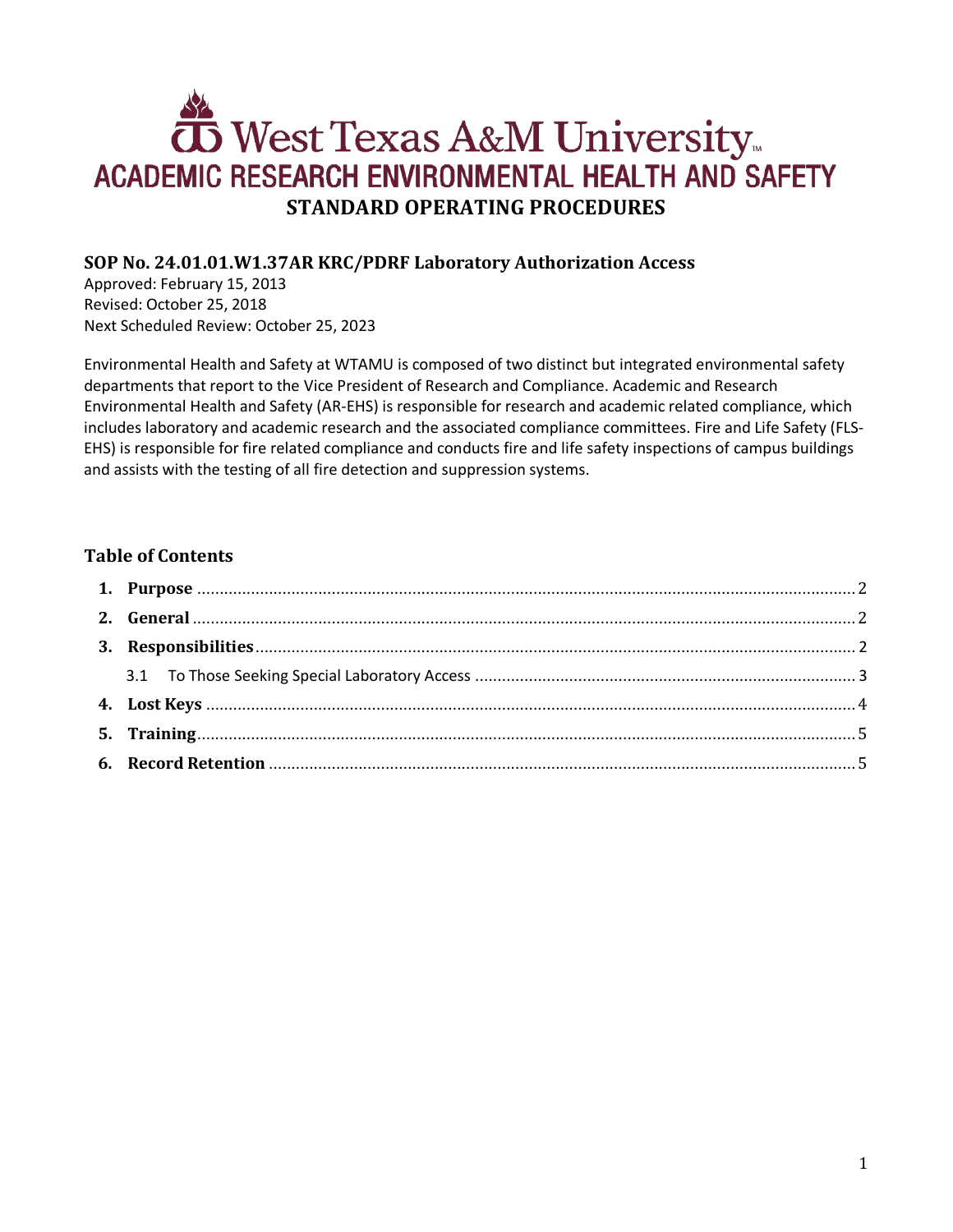## <span id="page-1-0"></span>**1. Purpose**

Laboratory research often involves potentially hazardous and regulated materials, such as biological and chemical agents, toxins, radioisotopes, and potentially hazardous equipment. For this reason, regular access to West Texas A&M University (WTAMU) laboratories and research support facilities is restricted to authorized laboratory personnel, determined and approved by the responsible laboratory Principal Investigator (PI) and the associated building supervisor (Dean or designee). The PI's have tremendous responsibility and accountability for lab safety and compliance and must supervise and provide training to all who work within the laboratory setting, including faculty, staff, and students whose presence is part of laboratory employment, faculty research collaboration, or student supervised research or coursework**.**

**Note:** *Laboratories at WTAMU are diverse in their scope, work, and structure. Some labs may have a PI and a lab manager who share health and safety responsibilities. EHS serves to assist PI's with lab safety needs.*

## <span id="page-1-1"></span>**2. General**

Safeguarding University resources from unauthorized access, misuse, removal, or injury is a duty of all faculty, staff and students. In laboratories, this obligation rests primarily with the PI; however, all laboratory personnel have a responsibility to take reasonable precautions against injury, theft or, misuse of materials, particularly those that could threaten the public. Laboratory security measures should be commensurate with the potential risks and imposed in a manner that does not unreasonably hamper research.

## <span id="page-1-2"></span>**3. Responsibilities**

**Regular** laboratory access is provided under supervision of the PI during times scheduled for courses or laboratory sessions, usually during regular university operational hours. Regular access provides the needed admission to the laboratory environment for WTAMU students to be successful in their academic pursuits.

A PI may request that **special** laboratory and laboratory building access be granted to a student, faculty, or staff member for research or teaching purposes. Special access allows a student, faculty, or staff member access to an identified laboratory and the associated laboratory building outside of normally scheduled hours. Special access requires authorization using the WTAMU Lock Shop Key Request form. The form must be completed by the PI, signed by the individual receiving access, and submitted to AR-EHS, located in KRC 184, who will obtain further approval from the building supervisor, the Vice President of Research and Compliance. Upon approval, the WTAMU [Lock](https://www.wtamu.edu/university_police/upd-lock-shop.aspx) Shop and/or Buff Card Access Office will then be notified. The form can be found at the Lock [Shop webpage.](https://www.wtamu.edu/university_police/upd-lock-shop.aspx)

**Special** laboratory access is a serious responsibility. Special access is granted only for the period of time needed to conduct the associated research. Access should be immediately removed upon completion of the associated research. Special access personnel must be under the supervision of the laboratory PI.

Access should be terminated by the PI, at any point he or she feels that: a) the original access purpose has been achieved or deemed to no longer be viable, b) an individual withdraws from the university, or c) for a situation in which laboratory safety is being compromised. Personnel receiving special access may also terminate access at any time by contacting their PI. The PI should then contact AR-EHS via email a[t ar-ehs@wtamu.edu](mailto:ar-ehs@wtamu.edu) to terminate access. At the end of each semester, students who are not enrolled in continuing courses or others who are no longer employed by the university will be automatically removed from special access by the WTAMU Lock Shop. All those who are listed as having access to the lab (not including the PI), will have their access removed unless the PI notifies AR-EHS in writing that continued access is needed.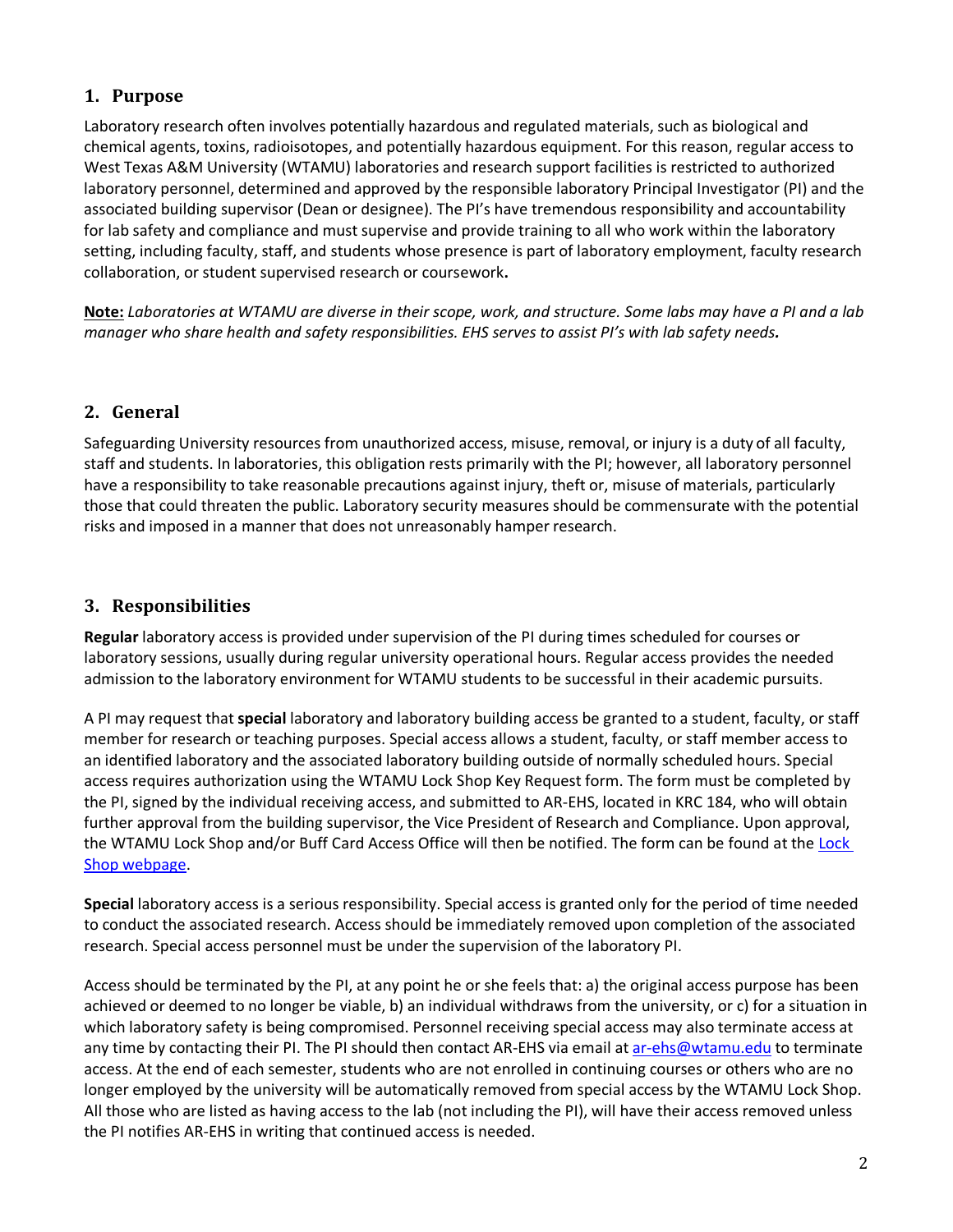#### <span id="page-2-0"></span>3.1 To Those Seeking Special Laboratory Access

As an individual with either regular or special laboratory access, you (the person seeking special access) must agree to be responsible for:

- $\triangleright$  Your health and safety.
- $\triangleright$  The health and safety of others around you.
- $\triangleright$  The security and the safe use of equipment and facilities that you have been authorized to use.
- $\triangleright$  Understanding and complying with all laboratory procedures, including the WTAMU Chemical Hygiene Plan (CHP) and any additional lab specific procedures.
- $\triangleright$  Training (provided by the PI) associated with all aspects of laboratory associated compliance and safety.
- Where access to a facility is restricted, such as by a card access or lock, you are **NOT** authorized to allow entry by people who do not have authorization for access to that facility or laboratory. This means that you are **NOT** allowed to unlock the facility or provide entry for someone else. Never prop doors open or allow other individuals to 'tail gate' or 'piggy-back' into an unauthorized area.

#### **Also, please note:**

- $\triangleright$  The primary investigator is responsible for determining whether the work requires special precautions, such as having two people in the same room for particular operations. For example, individuals conducting hazardous operations or using hazardous chemicals should not work alone. Another individual, approved by the lab PI, capable of coming to the aid of the worker should be in visual or audio contact. Contact UPD (911) in the event of an emergency orinjury.
- $\triangleright$  You should locate posted information regarding emergency contact information and identify the location of fire extinguishers and eye washes (if appropriate) within the laboratory.
- $\triangleright$  You should review, understand, and follow all additional posted access, safety warnings, and safety procedures for the laboratory. If you do not understand a procedure, you must contact the lab PI for further instruction. You may not access the laboratory without understanding and agreeing to comply with all safety procedures and warnings.
- $\triangleright$  You should not attempt to operate equipment or apparatus unless you are specifically authorized and trained to use that equipment, and you have been advised of any hazards you mayencounter.
- $\triangleright$  You must not attempt to modify or repair any equipment or apparatus unless you have been authorized to do so.
- $\triangleright$  You must keep the work area clean and tidy. When you have finished for the day, make sure all tools, chemicals, equipment, and supplies are returned to their proper storage (including electronic components back to drawers), and the equipment is shut down properly.
- $\triangleright$  Consumption of food and drink is prohibited in those laboratories where such restrictions are posted.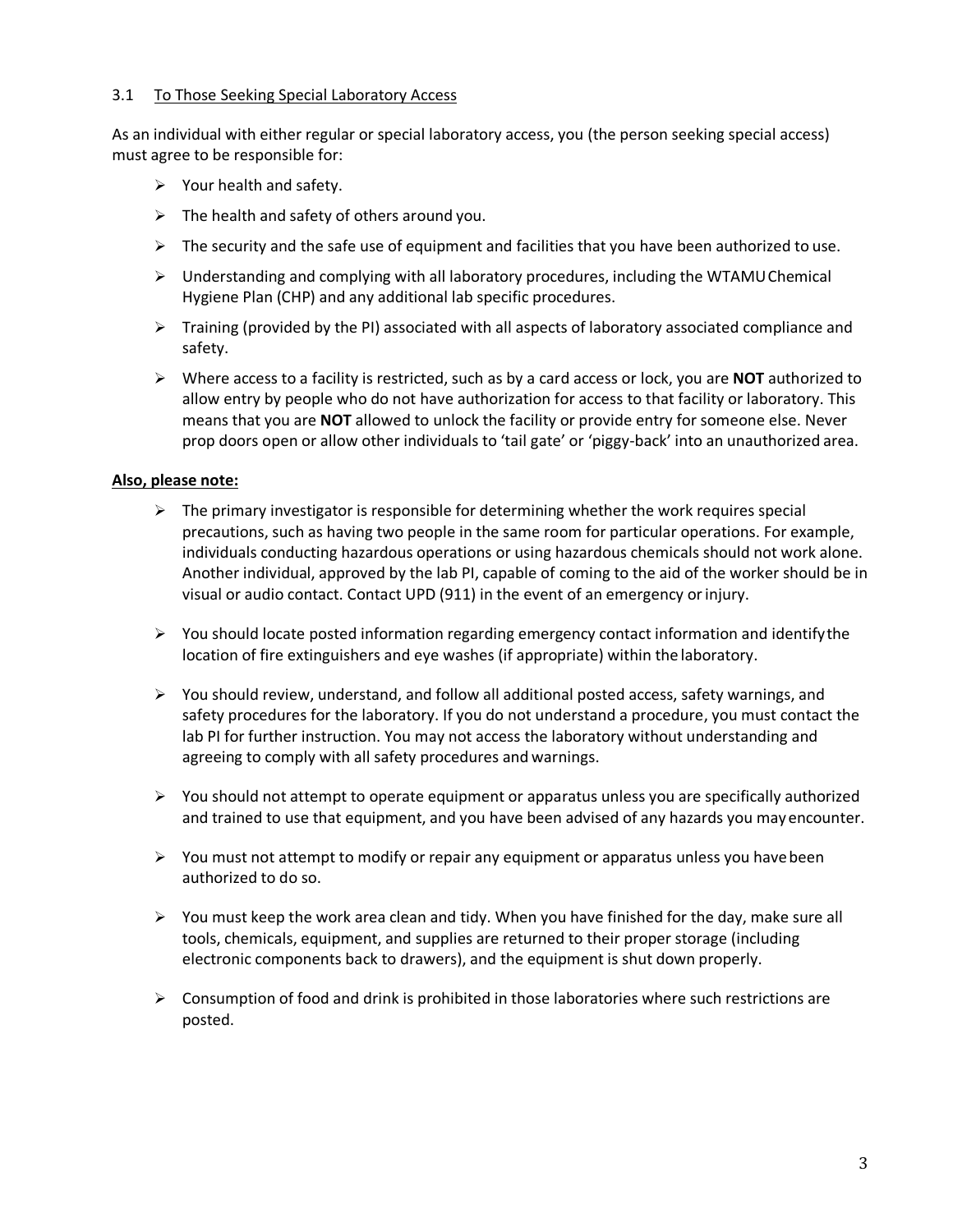- $\triangleright$  Suitable clothing and footwear, as determined by the PI and the WTAMU CHP, must be worn in all laboratories. Safety eyewear must be worn in those laboratories where the requirement is posted. Neither the PI nor EHS will allow you access if you do not have suitable clothing, eyewear and footwear. Access may be terminated if you perform or act in ways that are unsafe. This may affect the completion of your assignments for that laboratory; it is your responsibility to ensure that you meet any safety requirements.
- $\triangleright$  Only students qualified/trained and approved by the PI to run equipment may do so. You are not to "teach" unapproved students how to use equipment.
- $\triangleright$  If you are granted access to the laboratory for a particular project, you are permitted to work on only that project and not on an unauthorized project.
- $\triangleright$  You are not permitted to bring materials and/or chemicals into the lab without approval from your PI. All chemicals and equipment must be procured through the appropriate WTAMU process (Contact AR-EHS via email at [ar-ehs@wtamu.edu\)](mailto:ar-ehs@wtamu.edu).
- **DO NOT USE EQUIPMENT THAT IS BROKEN, DANGEROUS OR MALFUNCTIONING**. Report all such items to your PI.
- $\triangleright$  Anyone found under the influence of drugs or alcohol or whose behavior is impaired in such a way as to compromise safety will have access immediately removed, this can also include excessive fatigue or illnesses.

The PI and EHS will strictly enforce laboratory policies and safe use practices. Offenders will have their lab access revoked. Because this may limit your ability to complete laboratory assignments or research, a reduction in course grade or failure of the course may result.

## <span id="page-3-0"></span>**4. Lost Keys**

Keys and card swipes are issued to a specific person and that person is responsible and personally held accountable for the use/misuse or loss of that key.

All lost keys and card swipes must be reported immediately to the appropriate authorities:

- $\triangleright$  During regular hours contact the Lock Shop (651-2145).
- $\triangleright$  After hours contact UPD (911).

Information given should include:

- $\triangleright$  Where key/swipe was lost or the last known location;
- $\triangleright$  Date lost;
- $\triangleright$  Key number; and
- $\triangleright$  Room the key opened.

The Lock Shop will determine the appropriate actions and will assign the costs for replacement based upon university security. The dollar amount for lost key replacement varies depending on the level of your key.